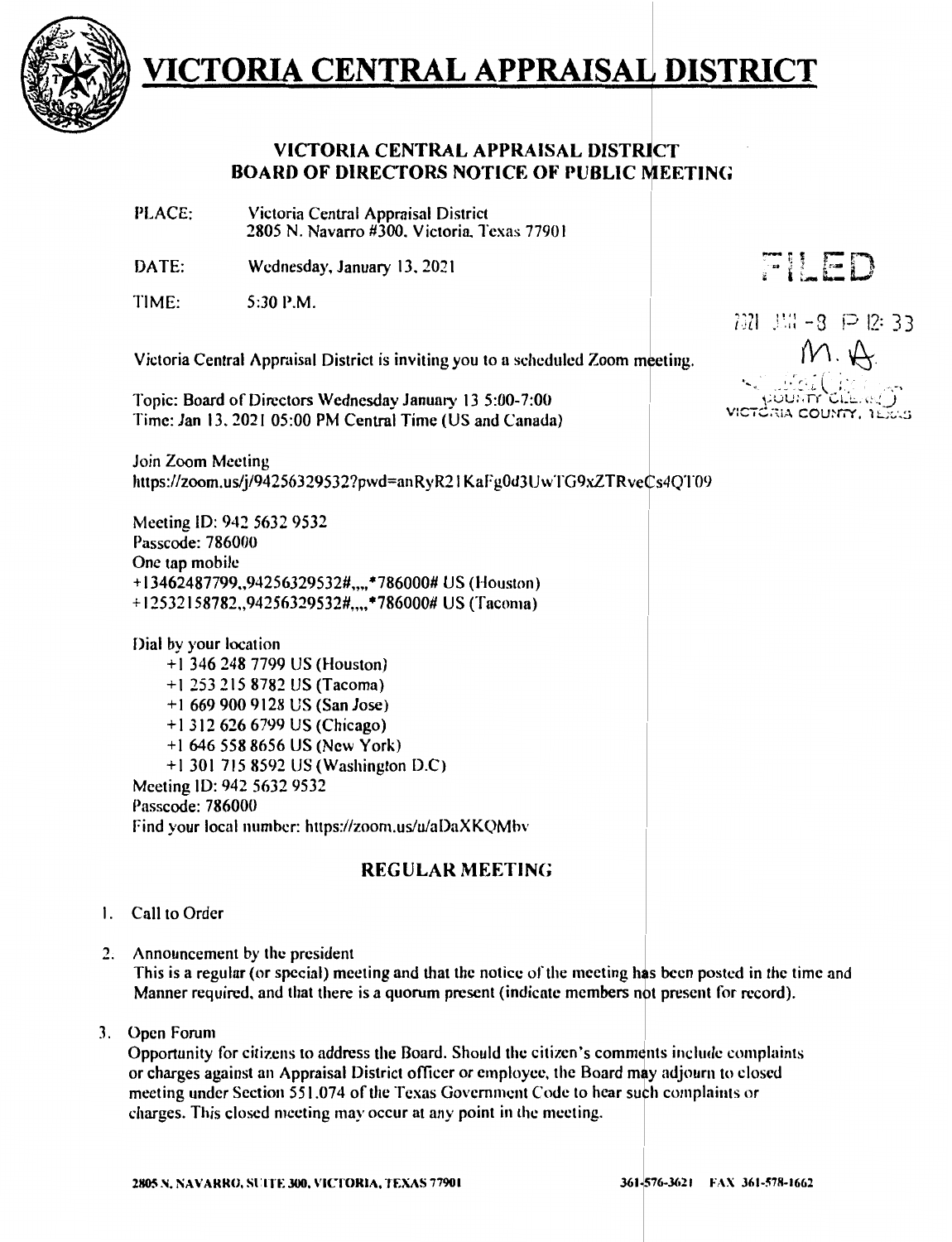

- 4. Swear in Board members
- 5. Election of Officers
- 6. Approve the minutes from December 16, 2020
- 7. Ratify all Contracts
- 8. Consider Interlocal Agreement and Carahsoft agreement for information services
- 9. Consider Board of Directors Manual
- 10. Consider Personnel Policy Manual
- 11. Consider Investment Policy
- 12. Adopt Public Relations Plan
- 13. Adopt Strategic Plan
- 14. Consider Pursuant to Section 25.19e of the Property Tax Code, dispense with the appraisal notice if the amount of increase in appraisal is \$1,000 or less
- 15. Chief Appraiser's Report Financial **Operations**
- 16. Closed Session

The governmental body may go into closed meeting as authorized by V.T.C.A. Government Code, Chapter 551, sub-chapter Das provided in the notice of this meeting. The following items may be discussed in closed meeting:

- (A.) Consider Litigation.
- (B.) Consultation with the district's legal counsel in matters protected by the Attorney/Client privilege.
- (C.) Discussion regarding personnel matters
- 17. Pursuant to V.T.C.A. Government Code, Section 551.102, return to open meeting and take any action deemed necessary as a result of discussion in closed meeting.
- 18. Adjournment

Pursuant to Section 551.01 et seq. of the Government Code, notice is hereby given that the Board of Directors of the Victoria Central Appraisal District will be convened on January 13, 2021 at 5:30 P.M. by teleconference for a Regular Meeting. on 551.01 et seq. of the Government Code,<br>Victoria Central Appraisal District will be conv<br>r a Regular Meeting.<br>Hallunton

*/JL.* 

John Haliburton, Chief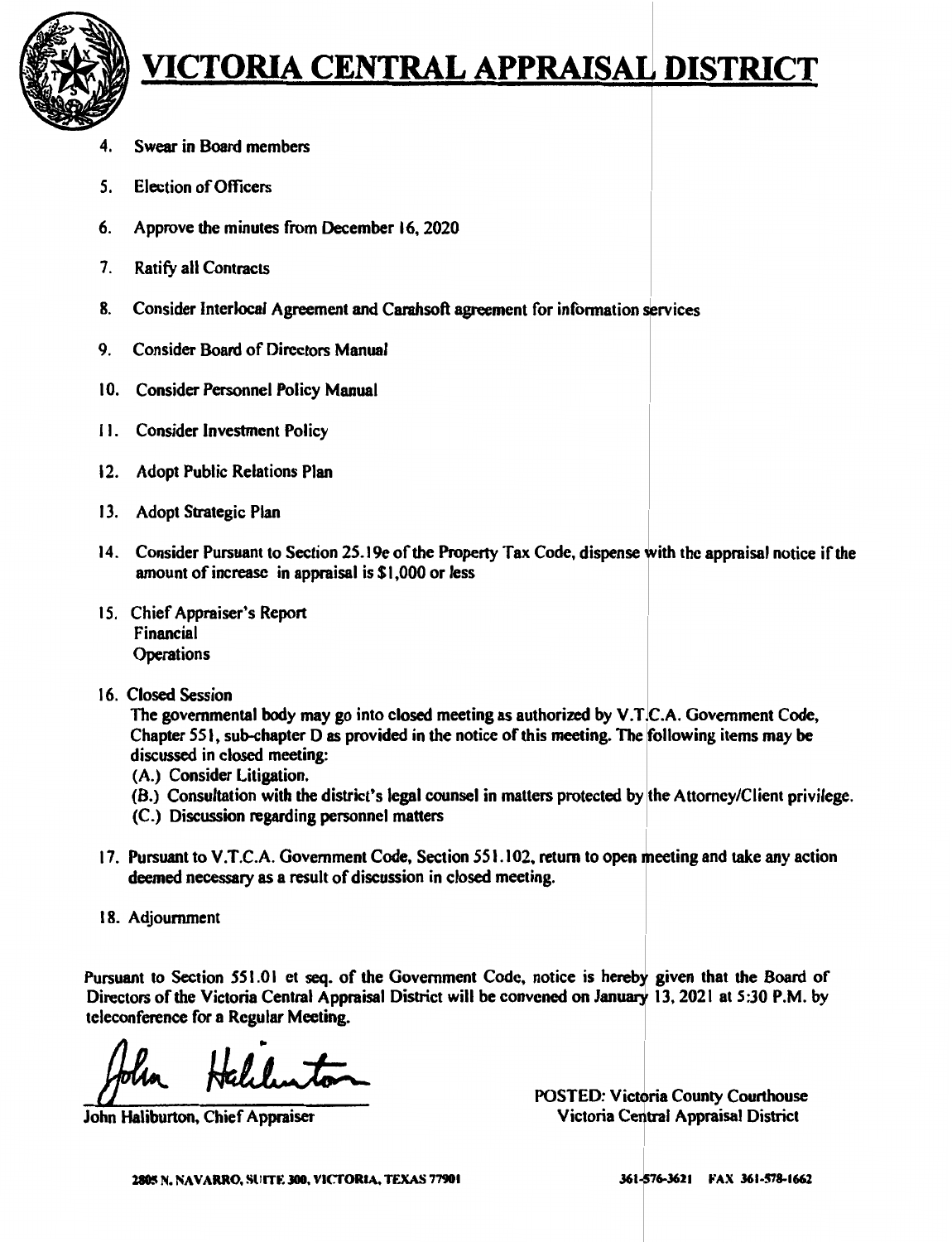

#### **VICTORIA CENTRAL APPRAISAL DISTRICT BOARD OF DIRECTORS NOTICE OF PUBLIC MEETING**

DATE: Wednesday March 24, 2021

 $TIME: 5:30 P.M.$ 

Victoria Central Appraisal District is inviting you to a scheduled Zoom meeting.

Topic: Board of Directors Wednesday March 24 5:00-7:00 Time: Mar 24, 2021 05:00 PM Central Time (US and Canadn)

Join Zoom Meeting https://zoom.us/j/983710758187pwd=d2gxLzE0dmR6VERjcnVXZEtlYVRLQT09

Meeting ID: 983 7107 5818 Passcode: 942854 One tap mobile + I 3462487799,.9837 I 075818#,,., \*942854# US (Houston) +12532158782.,98371075818#,,,,•942854# US (Tacoma)

Dial by your location +I 346 248 7799 US (Houston) + I 253 215 8782 US {Tacoma) + I 669 900 9128 US (San Jose} +I 3017158592 US (Washington DC) + 1 312 626 6 799 US (Chicago) +I 646 558 8656 US (New York) Meeting ID: 983 7107 5818 Passcode: 942854 Find your local number. https://zoom.us/u/acv9YbYmOT

#### **REGULAR MEETING**

- I. Call to Order
- 2. Announcement by the president This is a regular (or special) meeting and that the notice of the meeting has been posted in the time and manner required, and that there is a quorum present (indicate members not present for the record).
- 3. Open Forum

Opportunity for citizens to address the Board. Should the citizen's comments include complaints or charges against an Appraisal District officer or employee, the Board may adjourn to closed meeting under Section 551.074 of the Texas Government Code to hear such complaints or charges this closed meeting may occur at any point in the meeting.

- 4. Swear in Board Member
- 5. Approve the minutes from January 13, 2021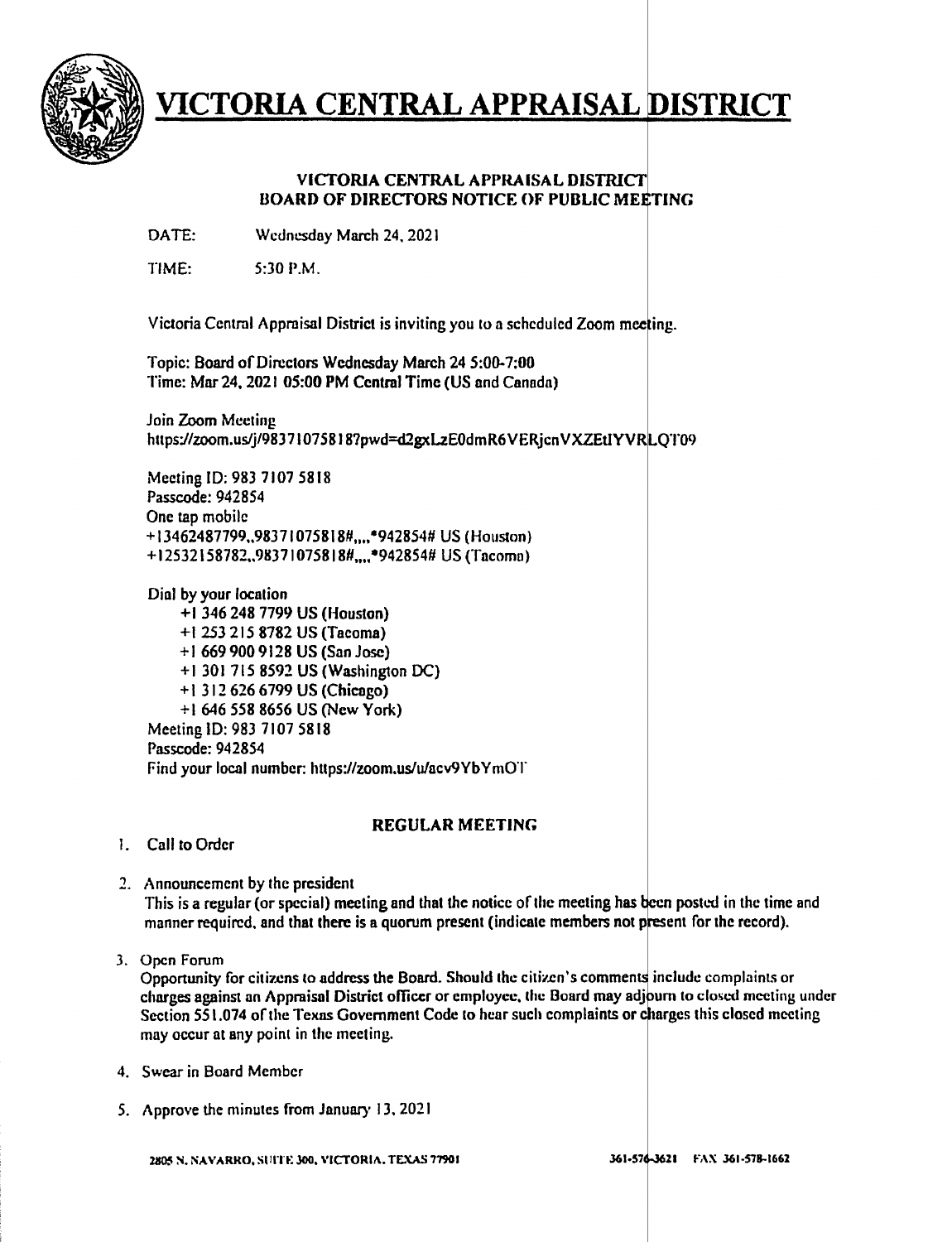

- 6. Consider 2020 Financial Audit
- 7. Consider Lease Extension Agreement
- 8. Chief Appraiser's Report-Financial & Operations
- 9. Closed Session

The governmental body may go into closed meeting as authorized by V.T.C.A. Government Code, Chapter 551, sub-chapter D as provided in the notice of this meeting. The following items may be discussed in closed meeting:

- (A.) Consider Litigation.
- (B.) Consultation with the district's legal counsel in matters protected by the Attorney/Client privilege
- (C.) Discussion regarding personnel matters
- 10. Adjournment

Pursuant to Section 551.01 et seq. of the Government Code, notice is hereby given that the Board of Directors of the Victoria Central Appraisal District will be convened on March 24, 2021 5:30 P.M. by teleconference for a Regular Meeting.

ohn Haliburton, Chief Appraiser

POSTED: Victoria County Courthouse Victoria Central Appraisal District

mili (WID) 2021 653 18 P 3:52

361-576-3621 FAX 361-578-1662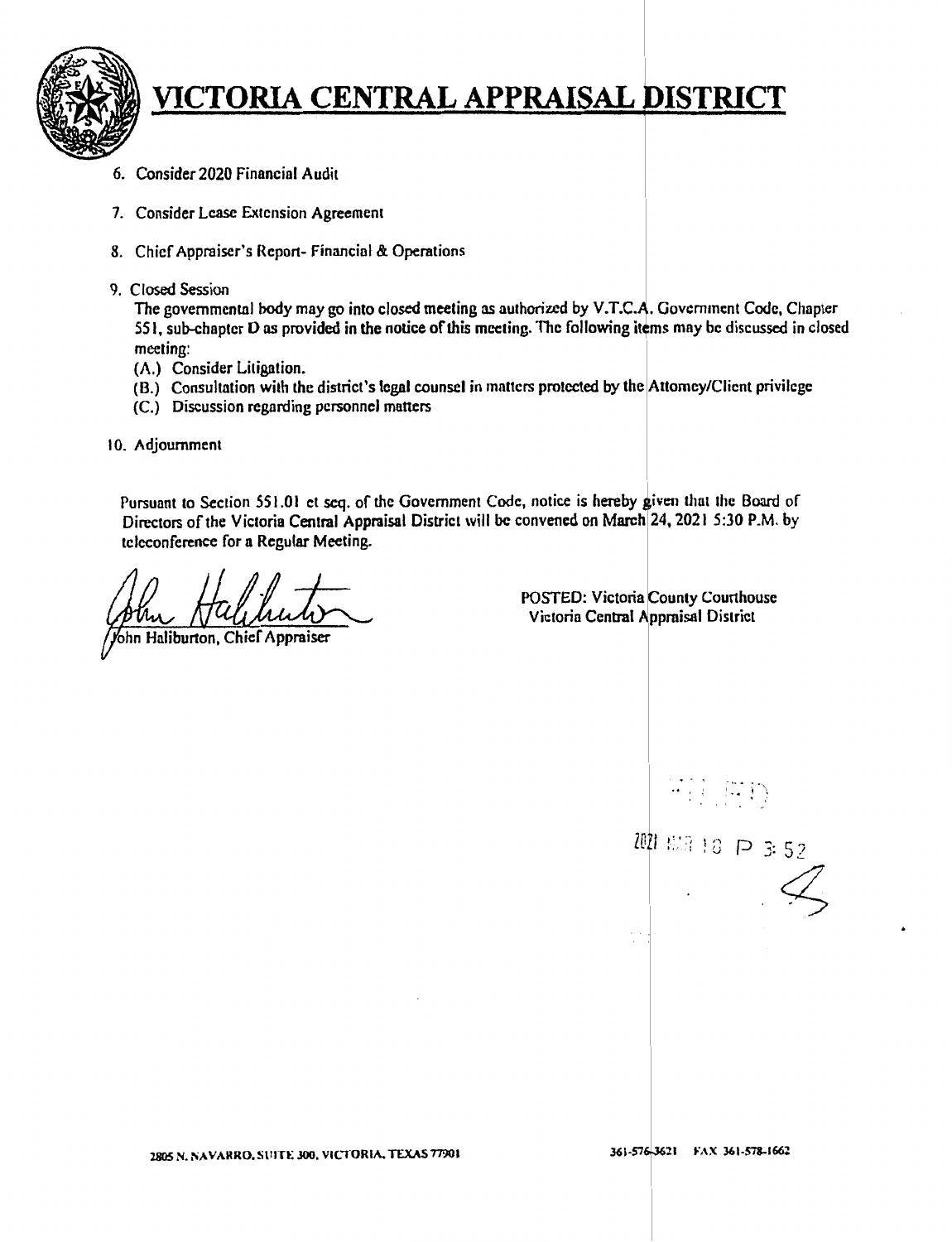

### **VICTORIA CENTRAL APPRAISAL DISTRICT BOARD OF DIRECTORS NOTICE OF PUBLIC MEETING**

DATE: Wednesday April 28, 2021

TIME: 5:30 **P.M.** 

Victoria Central Appraisal District is inviting you to a scheduled Zoom meeting.

Topic: Wednesday April 28 5:30-7:00 Board of Directors Meeting Time: Apr 28, 2021 05:00 PM Central Time (US and Canada)

Join Zoom Meeting https://zoom.us/j/94976932211?pwd=YkNEME5LV002bVpsT3ZCcUVEVDlkdz09

Meeting ID: 949 7693 2211 Passcode: 765697 One tap mobile +13462487799,,94976932211#,,,,\*765697# US (Houston) + 16699009128,,9497693221 l#,,,,\*765697# US (San Jose)

Dial by your location + 1 346 248 7799 US (Houston) +1 669 900 9128 US (San Jose) +l 253 215 8782 US (Tacoma) + 1 312 626 6799 US (Chicago) + 1 646 558 8656 US (New York) +1 3017158592 US (Washington DC) Meeting ID: 949 7693 2211 Passcode: 765697 Find your local number: https://zoom.us/u/acQjdMPa9j

#### **REGULAR MEETING**

- 1. Call to Order
- 2. Announcement by the president

This is a regular (or special) meeting and that the notice of the meeting has been posted in the time and manner required, and that there is a quorum present (indicate members not present for the record).

3. Open Forum

Opportunity for citizens to address the Board. Should the citizen's comments include complaints or charges against an Appraisal District officer or employee, the Board may adjourn to closed meeting under Section 551.074 of the Texas Government Code to hear such complaints or charges this closed meeting may occur at any point in the meeting.

- 4. Swear in Board Member
- 5. Approve the minutes from March 24, 2021
- 6. Chief Appraiser's Report-Financial & Operations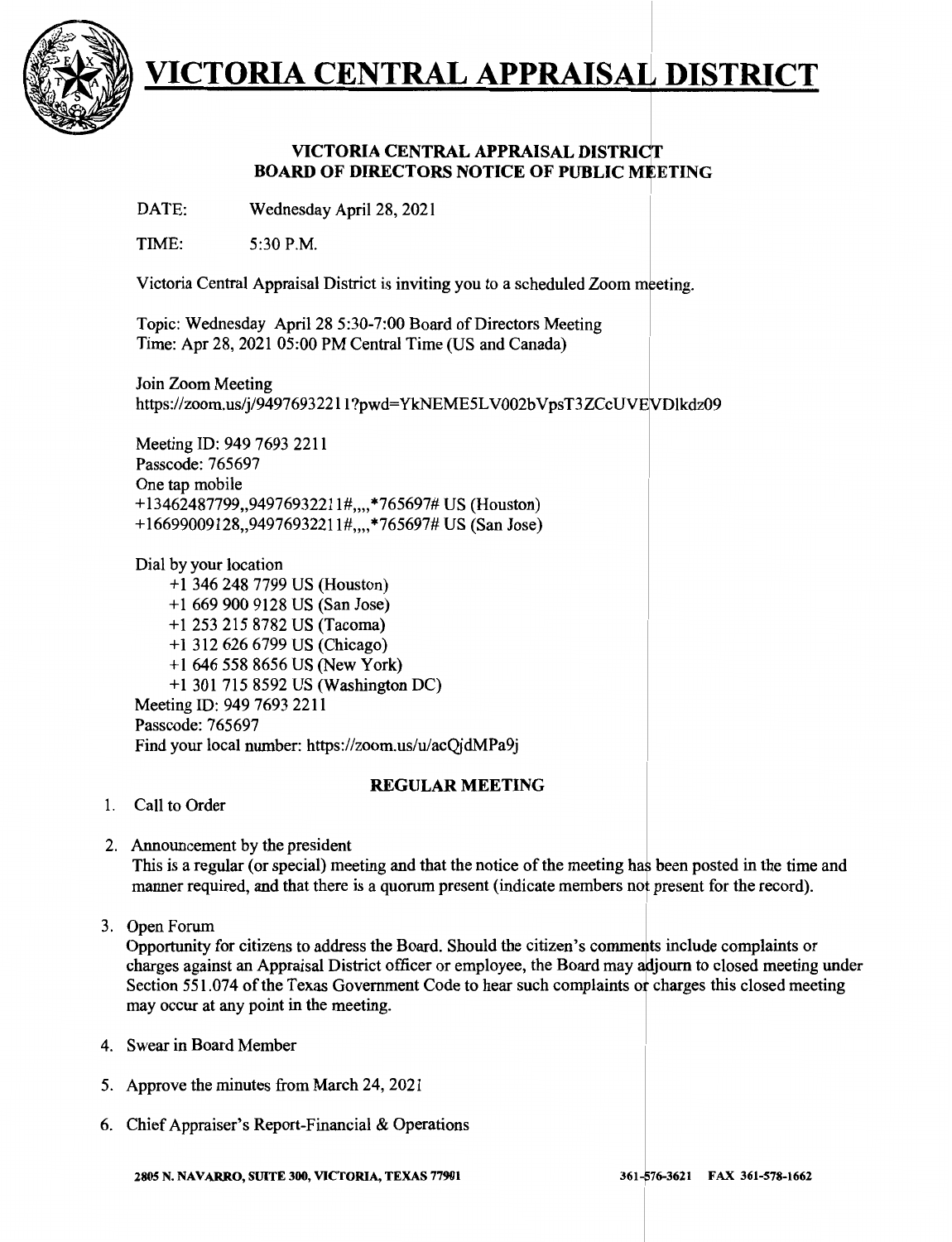

7. Closed Session

The governmental body may go into closed meeting as authorized by V.T. $\dot{C}$ .A. Government Code, Chapter 551, sub-chapter D as provided in the notice of this meeting. The following items may be discussed in closed meeting:

- (A.) Consider Litigation.
- (B.) Consultation with the district's legal counsel in matters protected by the Attorney/Client privilege
- (C.) Discussion regarding personnel matters
- 8. Adjournment

### **BUDGET WORKSHOP**

- 1. Call to Order
- 2. Announcement by the president

This is a regular (or special) meeting and that the notice of the meeting has been posted in the time and manner required, and that there is a quorum present (indicate members not present for record).

3. Open Forum

Opportunity for citizens to address the Board. Should the citizen's comments include complaints Or charges against an Appraisal District officer or employee, the Board may adjourn to closed meeting under Section 551.074 of the Texas Government Code to hear such complaints or charges. This closed meeting may occur at any point in the meeting.

- 4. Discuss 2022 Budget
- 5. The governmental body may go into closed meeting as authorized by  $V.T.C.A.$  Government Code, Chapter 551, sub-chapter D as provided in the notice of this meeting. The following items may be discussed in closed meeting:
	- (A.) Consider Litigation
	- (B.) Consultation with the district's legal counsel in matters protected by the Attorney/Client privilege.
	- (C.) Discussion regarding personnel matters
- 6. Pursuant to V.T.C.A. Government Code, Section 551.102, return to open meeting and take any action deemed necessary as a result of discussion in closed meeting.
- 7. Adjournment

Pursuant to Section 551.01 et seq. of the Government Code, notice is hereby given that the Board of Directors of the Victoria Central Appraisal District will be convened on April 28, 2021 at 5:30 P.M. by teleconference for a Regular Meeting.

> POSTED: Victoria County Courthouse Victoria Central Appraisal District

John Haliburton, Chief Appraiser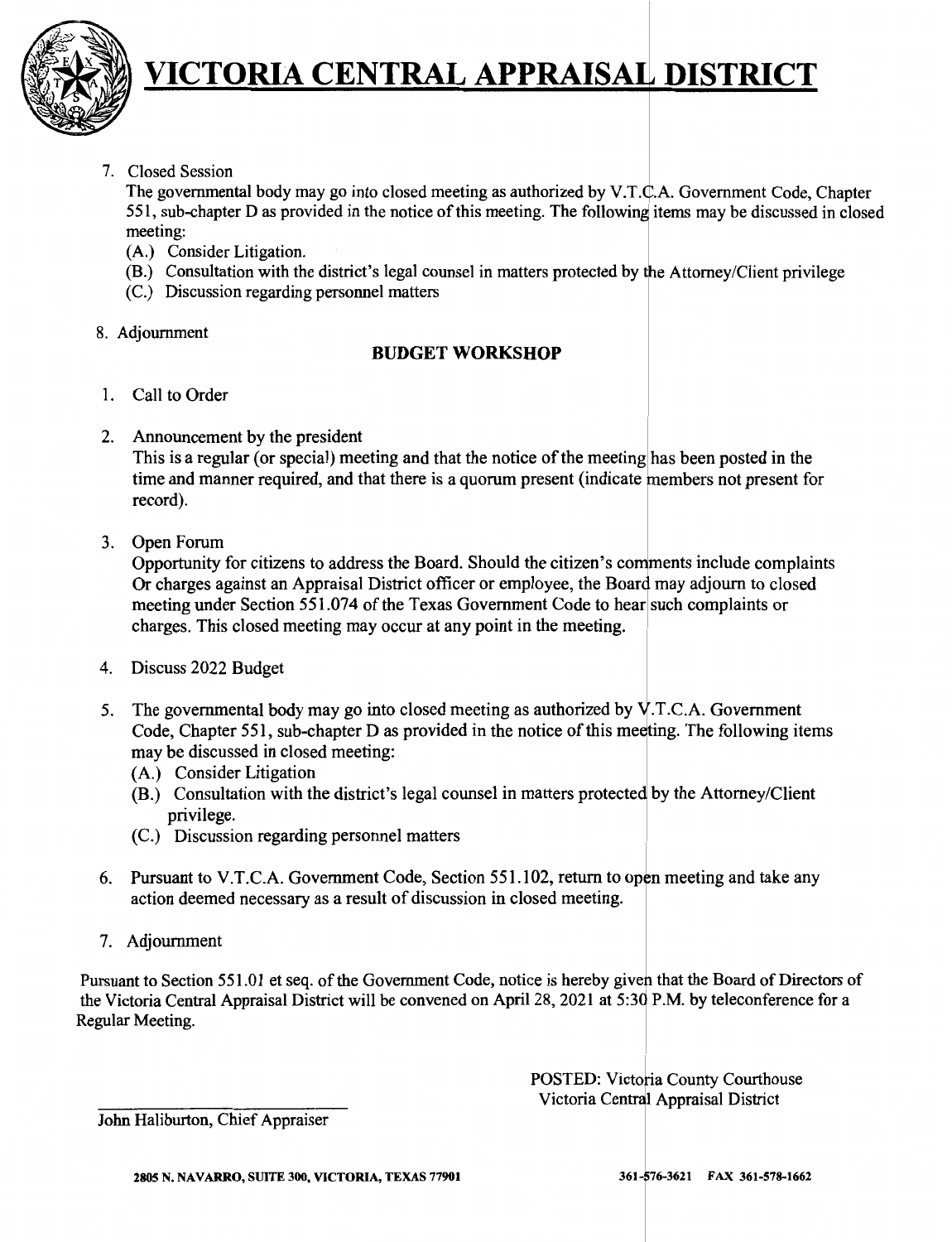

#### **TRAL APPRAISAL DISTRICT TCTORIA CENT**

#### VICTORIA CENTRAL APPRAISAL DISTRICT **BOARD OF DIRECTORS NOTICE OF PUBLIC MEETING**

- **Victoria Central Appraisal District PLACE:** 2805 N. Navarro #300, Victoria, Texas 77901
- DATE: Wednesday May 26, 2021
- TIME: 4:00 P.M.

### **REGULAR MEETING**

7071 HAY 21 A IC 43

FILED

- 1. Call to Order
- 2. Announcement by the president

This is a regular (or special) meeting and that the notice of the meeting has been posted in the time and manner required, and that there is a quorum present (indicate members not present for record).

3. Open Forum

Opportunity for citizens to address the Board. Should the citizen's comments include complaints or charges against an Appraisal District officer or employee, the Board may adjourn to closed meeting under Section 551.074 of the Texas Government Code to hear such complaints or charges. This closed meeting may occur at any point in the meeting.

- 4. Approve the minutes from April 28, 2021
- 5. Discussion with Carahsoft
- 6. Consider Pritchard & Abbott Contract
- 7. Consider 2021 Year Audit
- 8. Consider Copier Contract
- 9. Discuss 2022 Budget
- 10. Chief Appraiser Report **Financial & Operations**
- 11. The governmental body may go into closed meeting as authorized by V.T.C.A. Government Code, Chapter 551, sub-chapter D as provided in the notice of this meeting. The following items may be discussed in closed meeting:
	- (A.) Consider Litigation
	- (B.) Consultation with the district's legal counsel in matters protected by the Attorney/Client privilege.
	- (C.) Discussion regarding personnel matters
- 12. Pursuant to V.T.C.A. Government Code, Section 551.102, return to open meeting and take any action deemed necessary as a result of discussion in closed meeting.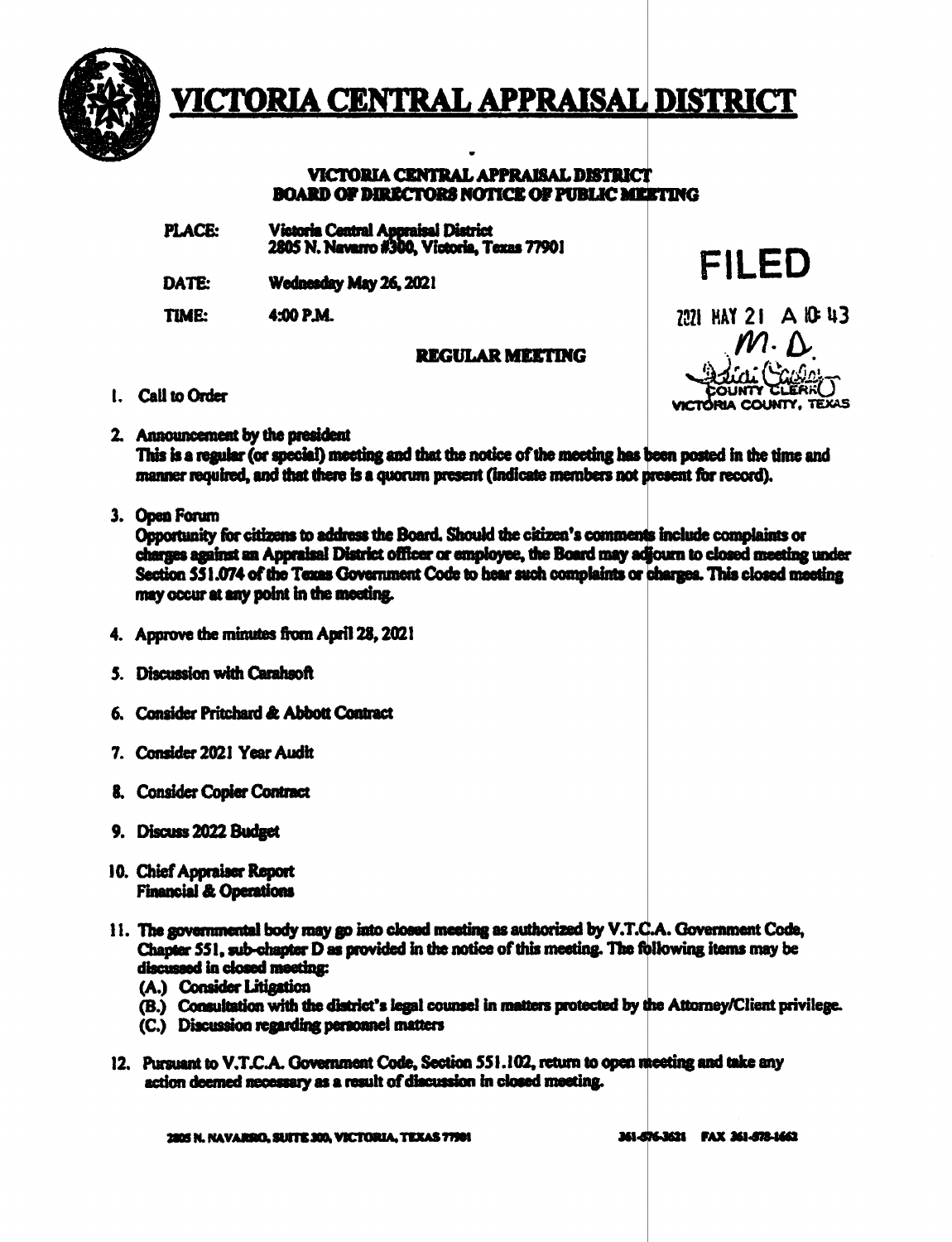

#### 13. Adjournment

Pursuant to Section 551.01 et seq. of the Government Code, notice is hereby given that the Board of Directors of the Victoria Central Appraisal District will be convened on May 26, 2021 at 4:00 P.M. in the boardroom located at 2805 N. Navarro #300 Victoria, Texas 77901 for Regular Meeting.

liburton, Chief Appra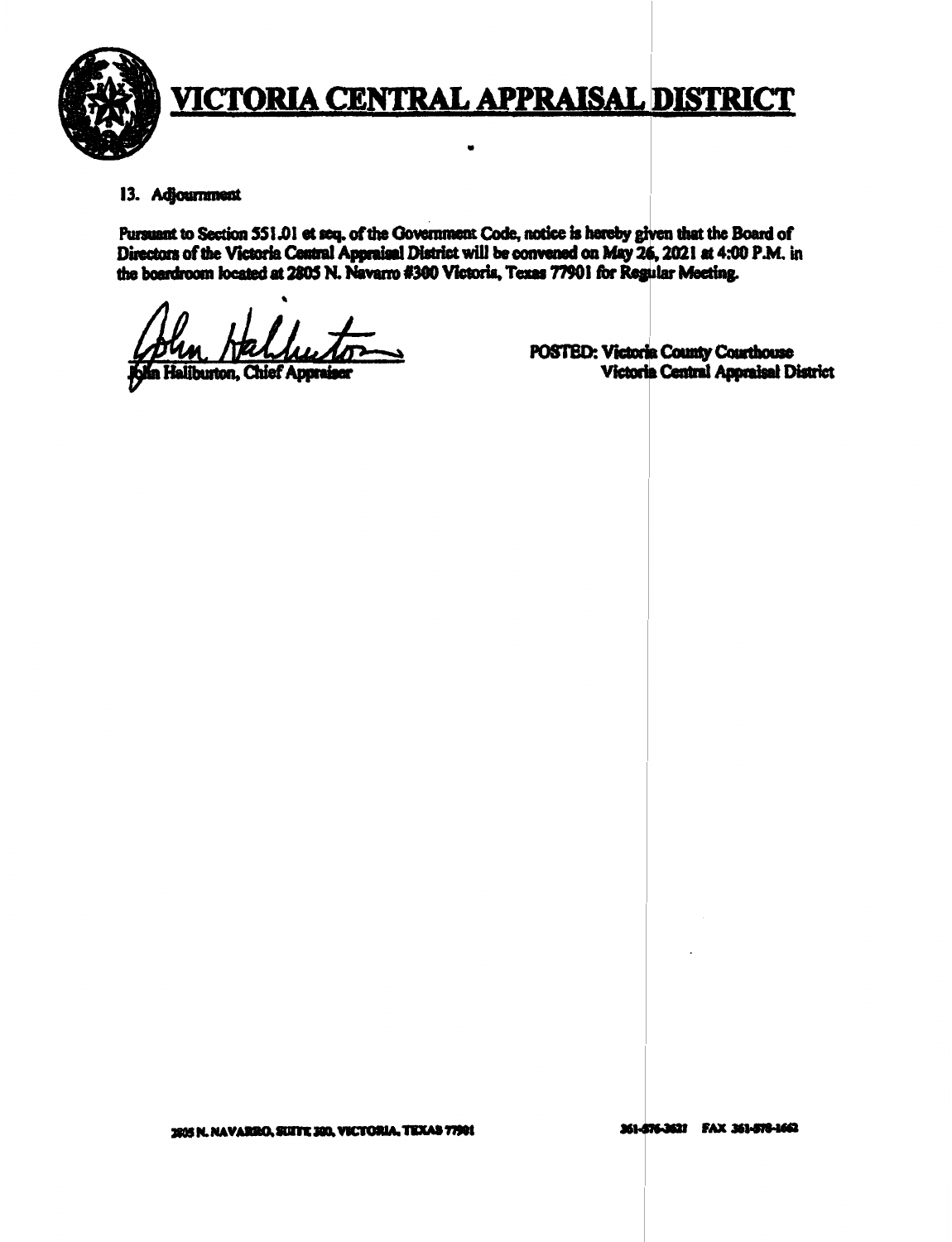

### **VICTORIA CENTRAL APPRAISAL DISTRICT BOARD OF DIRECTORS NOTICE OF PUBLIC MEETING**

PLACE: Victoria **Cencral Appraisal** District 2805 N. Navarro #300, Victoria, Texas 7790 I

DATE: Wednesday July 14, 2021

TIME: 4:00 P.M.

#### **REGULAR MEETING**

FILED  $2021$  JUL  $-1$   $\Box$  P  $\vdots$  SL RK<br>Driai Caelet

ACTORIA COUNTY.

- 1. Call to Order
- 2. Announcement by the president This is a regular (or special) meeting and that the notice of the meeting has been posted in the time and manner required, and that there is a quorum present (indicate members not present for record).
- 3. Open Forum-Opportunity for citizens to **address the** Board. Should the citizen's ents include complaints or charges against an Appraisal District officer or employee, the Board may adjourn to closed meeting under Section 551.074 of the Texas Government Code to hear such complaints or charges. This closed meeting may occur at any point in the meeting.
- 4. Approve the minutes from May 26, 2021
- *S.* Discussion with Carahsoft and TransUnion
- 6. City of Victoria Tax Roll Report Analysis Presentation
- 7. Discuss 2022 Budget
- 8.. Chief Appraiser Report-Financial & **Operations**
- 9. The governmental body may go into closed meeting as authorized by V.T.C.A. Government Code. Chapter 551, sub-chapter D as provided in the notice of this meeting. The following items may be discussed in closed meeting:
	- (A.) Consider Litigation
	- (B.) Consultation with the district's legal counsel in matters protected by the Attorney/Client privilege.
	- (C.) Discussion **regarding personnel** matters
- 10. Pursuant to V.T.C.A. Government Code, Section 551.102, return to open meeting and take any action deemed necessary as a result of discussion in closed meeting.
- 11. Adjournment

Pursuant to Section S51.0 I et seq. of the Government Code, notice is hereby given the Board of Directors of the Victoria Central Appraisal District will be convened on July 14, 2021 at 4:00 P.M. in the boardroom located at 2805 N. Navarro #300 Victoria, Texas 77901 for Regular Meeting.

blum Halluston

POSTED: Victoria County Courthouse Victoria Central Appraisal District

2805 N. NAVARRO, SUITE 300, VICTORIA, TEXAS 77901

361-576-3621 FAX 361-578-1662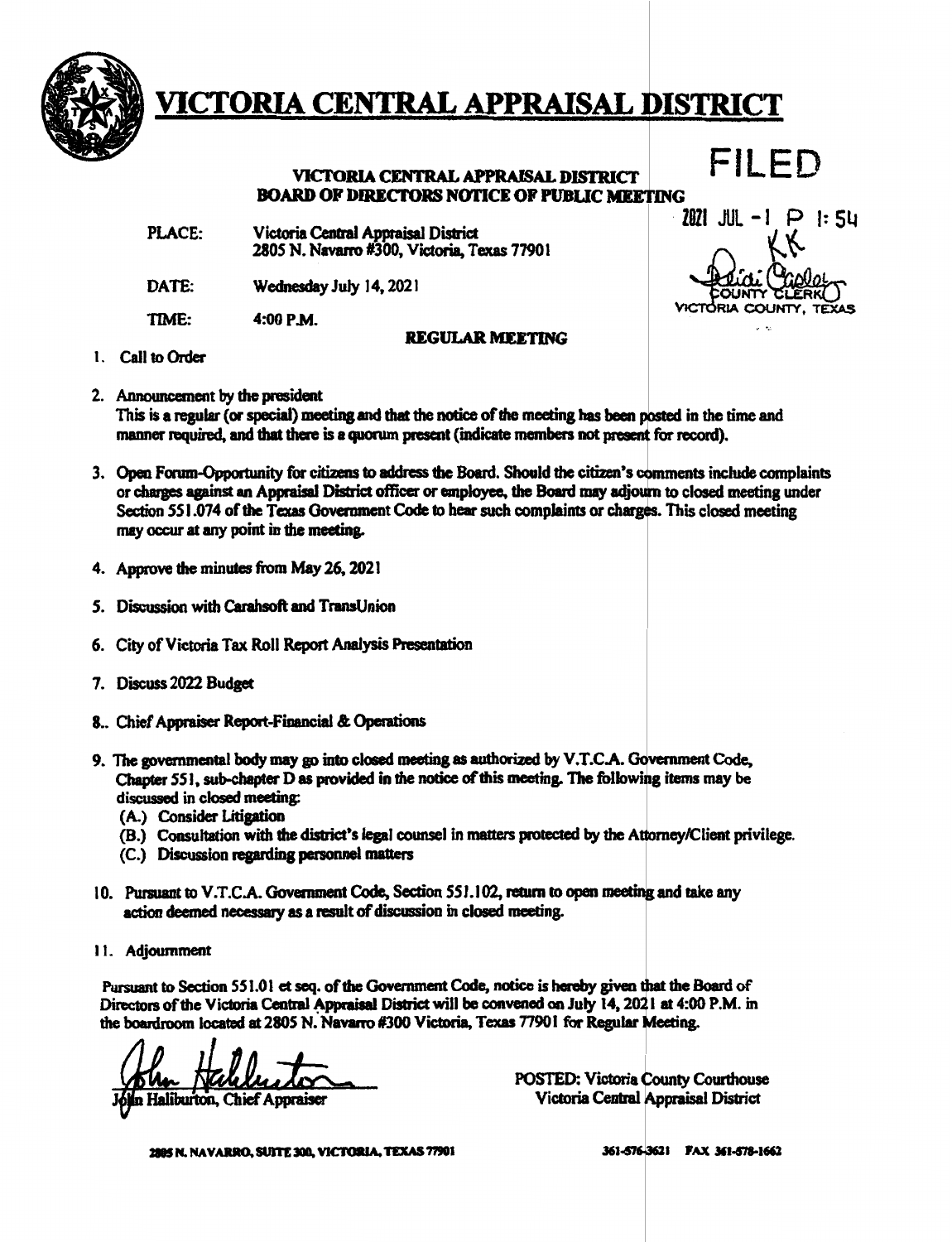

#### **VICTORIA CENTRAL APPRAISAL DISTRICT BOARD OF DIRECTORS NOTICE OF PUBLIC MEETING**

- PLACE: Victoria Central Appraisal District 205 N. Navarro #300 Victoria, Texas 7790 I
- DATE: Wednesday August 18, 2021
- TIME: 4:00P.M.

#### **PUBLIC HEARING** 2022 **BUDGET**

221 23 13 A 9 R1

UA COUSSY

FILED

I

- 1. Call to Order
- 2. Announcement by the president This is a regular (or special) meeting and that the notice of the meeting has been posted in the time and manner required, and that there is a quorum present (indicate members not present for record).
- 3. Open Forum

Opportunity for citizens to address the board. Should the citizen's comments include complaints or charges against an Appraisal District officer or employee, the board may adjourn to closed meeting under Section 551.074 of the Texas Government Code to hear such complaints or charges. This closed meeting may occur at any point in the meeting.

- 4. Consider the 2022 Budget
- *5.* Adjournment

#### **REGULAR MEETING**

- 1. Call to Order
- 2. Announcement by the president This is a regular (or special) meeting and that the notice of the meeting has been posted in the time and manner required, and that there is a quorum present (indicate members not present for record).
- 3. Open Forum

Opportunity for citizens to address the board. Should the citizen's comments include complaints or Charges Against an Appraisal District officer or employee, the board may djoum to closed meeting under Section 551.074 of the Texas Government Code to hear such complaints or charges. This closed meeting may occur at any point in the meeting.

- 4. The governmental body may go into closed meeting as authorized by V.T.C.A. Government Code, Chapter 551, sub-chapter D as provided in the notice of this meeting. The following items may be discussed in closed meeting:
	- (A.) Consider Litigation.
	- (B.) Discussion regarding personnel matters
	- (C.) Consultation with the district's legal counsel in matters protected by the Attorney/Client privilege.

2805 N, **NAV ARKO,** SUITE **JOO, YlCTORJA, TEXAS** '7"1901

361-576-3621 FAX 361-578-1662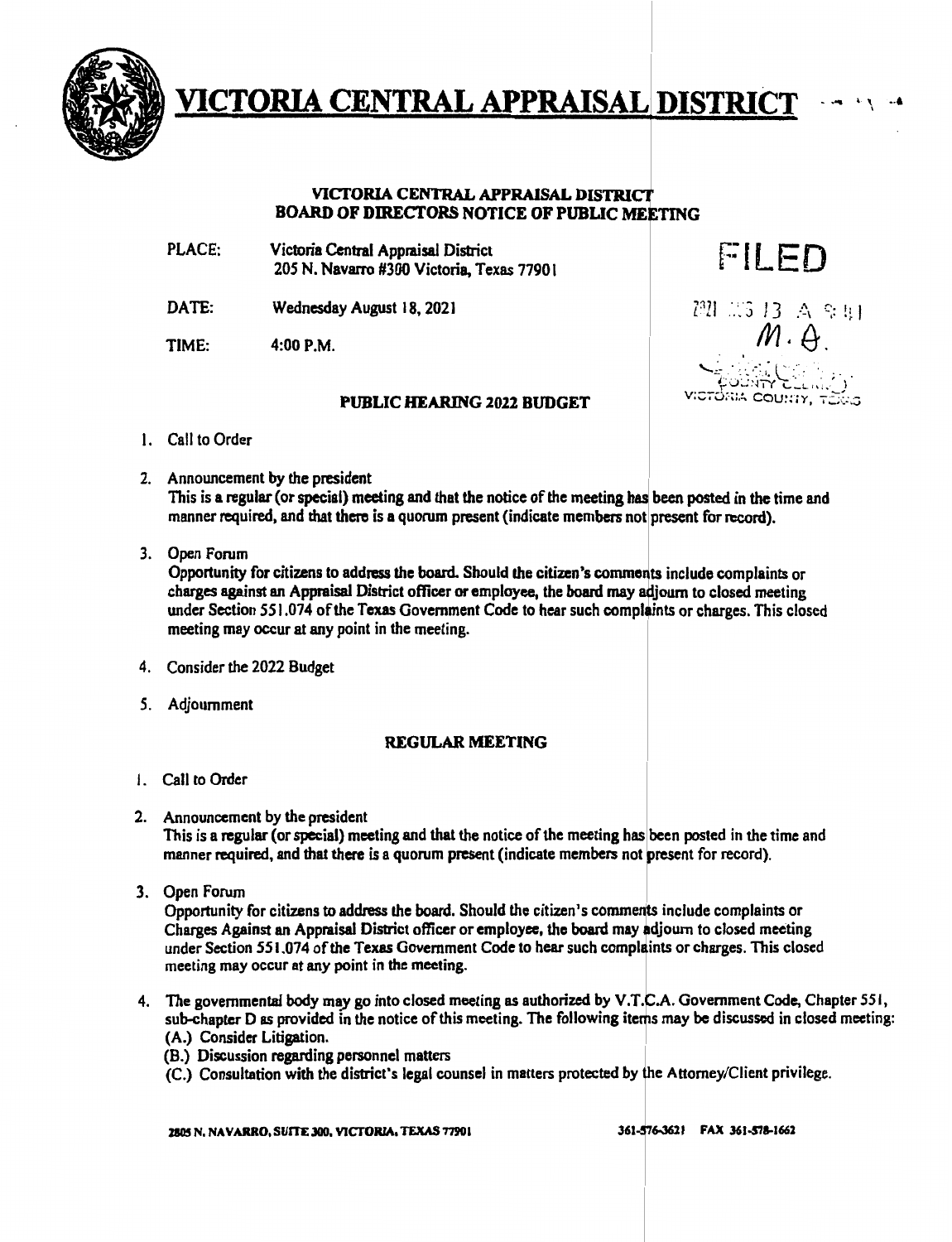

- 5. Pursuant to V.T.C.A. Government Code, Section 551.102, return to open meeting and take any action deemed necessary as a result of discussion in closed meeting.
- 6. Approve the minutes from July 14, 2021
- 7. Report for the ARB Chairman
- 8. Consider 2022 Budget
- 9. Adopt the 2022 Budget
- 10. Consider authorizing the Chief Appraiser to act for the board Secretary concerning notification of the entities for matters concerning Preliminary, Adopted and Amended Budgets
- 11. Request Permission to advertise for Medical Insurance bids
- 12. Chief Appraiser Evaluation
- 13. Chief Appraiser's Report **Financial & Operations**
- 14. Adjournment

Pursuant to Section 551.01 et seq. of the Government Code, notice is hereby given that the Board of Directors of the Victoria Central Appraisal District will be convened on August 18, 2021 at 4:00 P.M. in the boardroom located at 2805 N. Navarro #300 Victoria, Texas for a Public Hearing and Regular Meeting.

**A Hallburton, Chief Appraiser**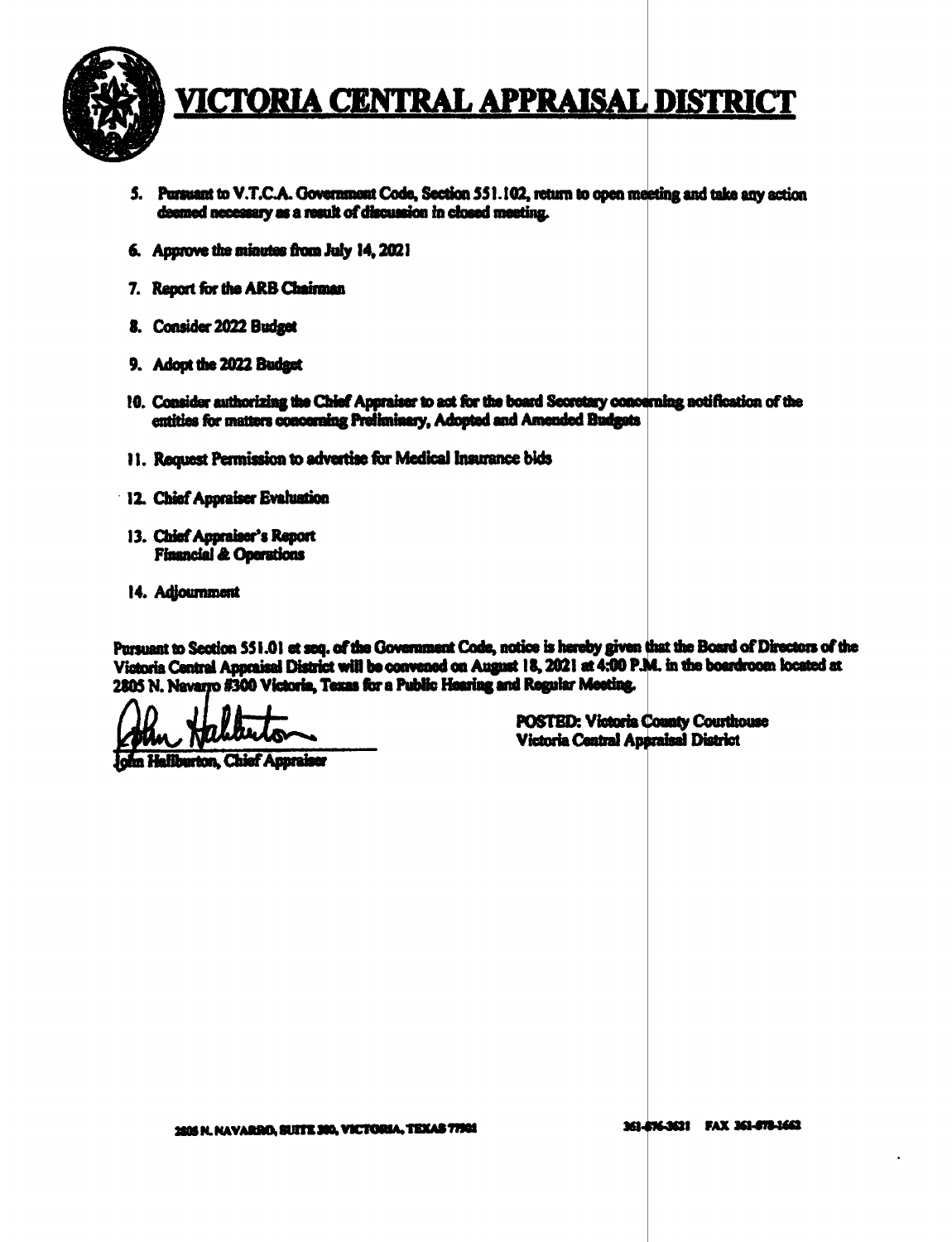

### VICTORIA CENTRAL APPRAISAL DISTRICT. **BOARD OF DIRECTORS NOTICE OF PUBLIC MEETING**

PLACE: Victoria Central Appraisal District 2805 N. Navarro #300, Victoria, Texas 77901

DATE: Wednesday September 22, 2021

TIME: 4:00 P.M.

### **REGULAR MEETING**

- **Call to Order**  $\mathbf{1}$ .
- 2. Announcement by the president This is a regular (or special) meeting and that the notice of the meeting has been posted in the time and manner required, and that there is a quorum present (indicate members not present for record).
- 3. Open Forum-Opportunity for citizens to address the Board. Should the citizen's comments include complaints or charges against an Appraisal District officer or employee, the Board may adjourn to closed meeting under Section 551.074 of the Texas Government Code to hear such complaints or charges. This closed meeting may occur at any point in the meeting.
- 4. Approve the minutes from August 18, 2021
- 5. Consider Medical Insurance
- 6. Consider Depository
- 7. Consider BOD Manual
- 8. Chief Appraiser Report-Financial & Operations
- 9. The governmental body may go into closed meeting as authorized by V.T.C.A. Government Code, Chapter 551, sub-chapter D as provided in the notice of this meeting. The following items may be discussed in closed meeting:
	- (A.) Consider Litigation
	- (B.) Consultation with the district's legal counsel in matters protected by the Attorney/Client privilege.
	- (C.) Discussion regarding personnel matters
- 10. Pursuant to V.T.C.A. Government Code, Section 551.102, return to open meeting and take any action deemed necessary as a result of discussion in closed meeting.
- 11. Adjournment

Pursuant to Section 551.01 et seq. of the Government Code, notice is hereby given that the Board of Directors of the Victoria Central Appraisal District will be convened on September 22, 2021 at 4:00 P.M. in the boardroom located at 2805 N. Navarro #300 Victoria, Texas 77901 for Regular Meeting.

nn Haliburton, Chief Appraiser

FILED  $\frac{100}{101}$  SEP 15 A 10 55

sia coustri tella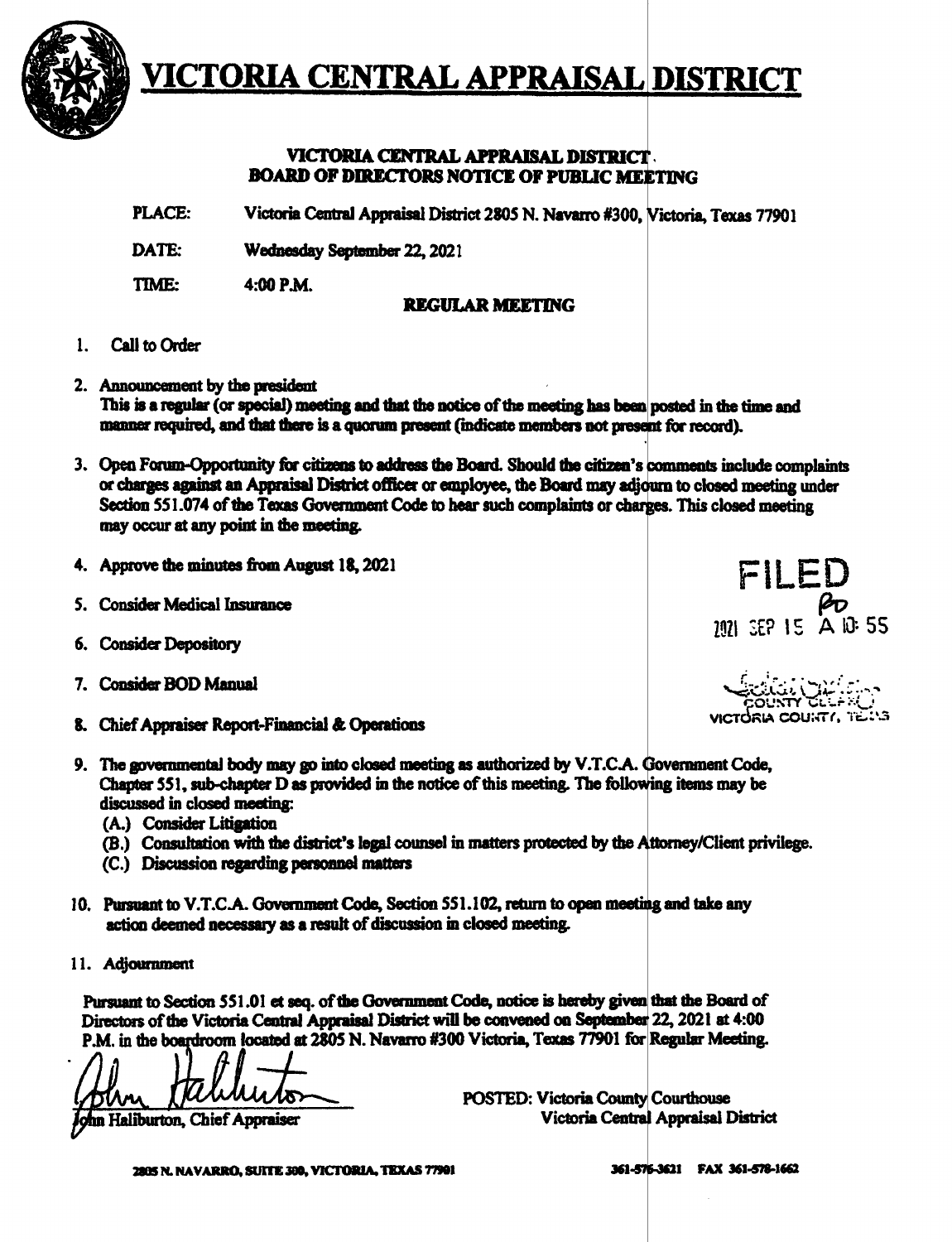

# VICTORIA CENTRAL APPRAIS

### **VICTORIA CENTRAL APPRAISAL DISTRICT BOARD OF DIRECTORS NOTICE OF PUBLIC MEETING**

- PLACE: Victoria Central Appraisal District . 2805 N. Navarro #300, Victoria, Texas 77901
- DATE: Wednesday December 15, 2021
- TIME: 4:00 P.M.

### **PUBLIC HEARING For 2020 Invalid Findings For Victoria ISD**

- 1. Call to Order
- 2. Announcement by the president This is a regular (or special) meeting and that the notice of the meeting has been posted in the time and manner required, and that there is a quorum present (indicate members not present for record).
- 3. Open Forum

Opportunity for citizens to address the board. Should the citizen's comments include complaints or charges against an Appraisal District officer or employee, the board may adjourn to closed meeting under Section 551.074 of the Texas Government Code to hear such complaints or charges. This closed meeting may occur at any point in the meeting.

- 4. Discuss 2020 Property Value Study Invalid Findings For Victoria ISD
- *S.* Adjournment

# REGULAR MEETING Heidi Easley<br>1. Call to Order Deputy

- 
- 2. Announcement by the president This is a regular (or special) meeting and that the notice of the meeting has been posted in the time and manner required, and that there is a quorum present (indicate members not present for record).
- 3. Open Forum Opportunity for citizens to address the board. Should the citizen's comme ts include complaints or charges against an Appraisal District officer or employee, the board may adjourn to closed meeting under Section 551.074 of the Texas Government Code to hear such complaints or charges. This closed meeting may occur at·any point in the meeting.
- 4. Approve the minutes from September 22, 2021
- 5. Consider Required Training for Chief Appraiser by Virtual learning con Texas Public Funds Investment Act
- 6. Consider Ag Advisory Board Members
- 7. Consider PACS Mobile

.,

 $I<sup>4</sup>$  pr O'CI OCK

DEC 102021